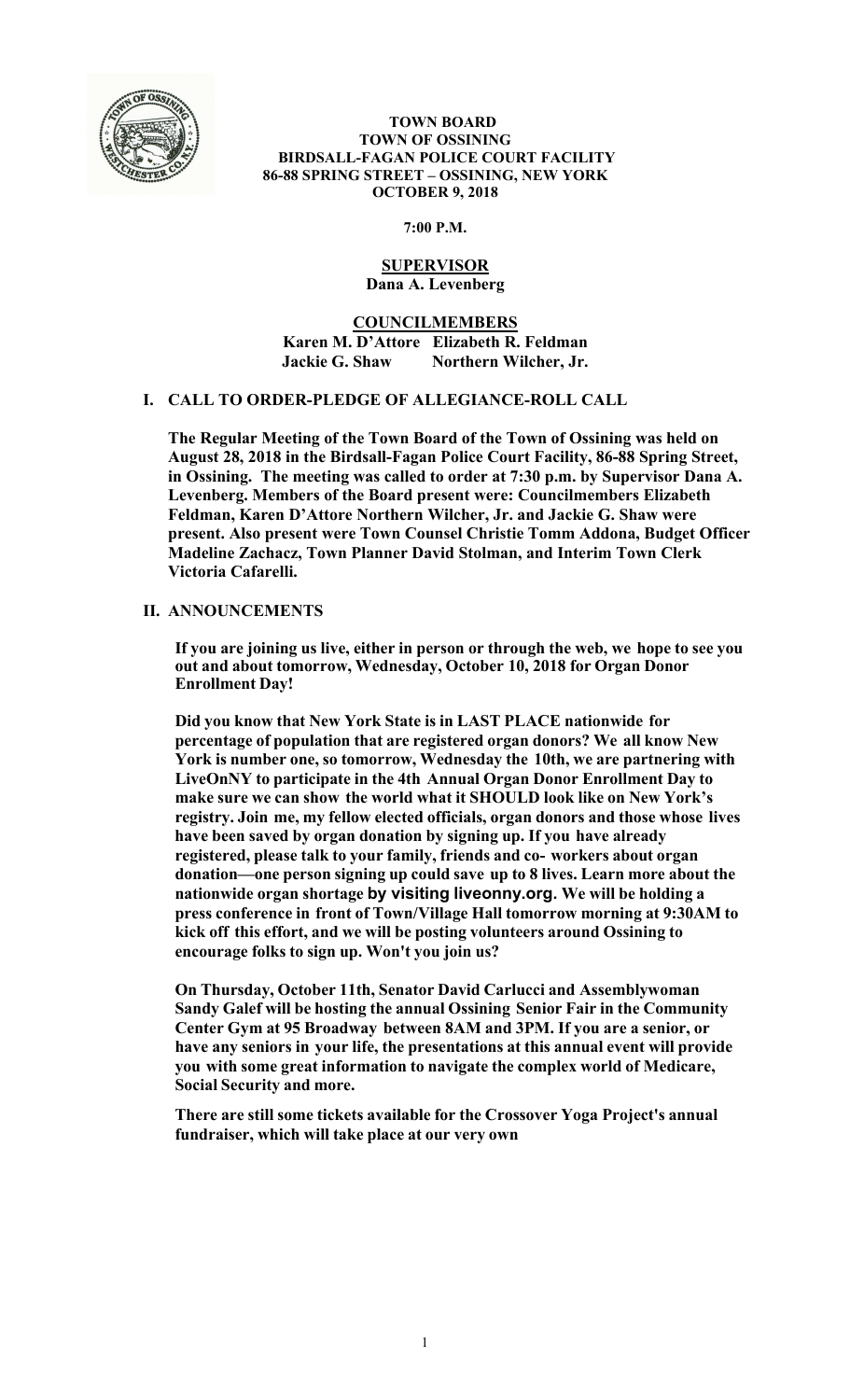**Cedar Lane Arts Center. The proceeds from the event, and all of Crossover's work, go towards empowering young women, many of whom have suffered trauma, through yoga, mindfulness and art.** 

**We are so pleased to host this special event, and I hope that you will join me in supporting this worthy effort. Visit www.crossoveryogaproject.org to learn more.** 

**On the evening of Sunday, October 14th, come out for Happy Hour on the Hudson benefitting the Ossining Children's Center! Between 5PM and 7PM, the OCC will host at Factoria at Charles Point in Peekskill-- come for the craft beers, live music, and delicious appetizers, and stay for the amazing view, all while raising funds for the Children's Center's tuition assistance program. Visit ossiningchildrenscenter.org to purchase your tickets.** 

**The Ossining Arts Council will be showcasing more than 20 local artists all** 

**around Ossining this Saturday, October 13th, between 11AM and 4PM, as part of their Open Studio Tours. I got to see a preview of the work last Friday night at Bethany Arts Community and I can say without a doubt we have a very talented bunch! Plan your self-guided route on the OAC's map, which you can pick up at the Ossining Farmer's Market or download at www.ossiningartscouncil.org.** 

**The Ossining Documentary and Discussion series returns next week with "Resilience: The Biology of Stress and the Science of Hope." Learn how toxic stress hormones borne of childhood trauma can have long-lasting effects on the bodies, brains, and even life outcomes of those children as they enter adulthood. This will be an interesting film for sure, as will the panel discussion that follows.** 

**This free event begins at 6:30PM on Thursday, October 18th in the Budarz Theater at the Ossining Public Library—learn more at ossiningdocumentaries.org.** 

**The Ossining PBA's Foot Pursuit 5K Race is coming up on Saturday, October 20th. The race starts and ends in our very own Cedar Lane Park before heading on to the local roads—included with the price of registration is a beautiful view of the Hudson. The three first finishers could win a 3 month membership to Club Fit and lots of other prizes, so enroll your family today! Find the link to register through the Ossining PBA Facebook page--all proceeds go to benefit a scholarship fund for Ossining children.** 

The evening of October 20<sup>th</sup> brings you THREE, count em, THREE live music **options right here in town. Join The Jug Tavern of Sparta for a night of banjo and fiddle music when Tim Rowell and Ambrose Verdibello perform at the Jug. There are 2 seatings, one at 3PM and one at 7PM, with a \$5 suggested donation at the door. Don't wait to reserve your seats—the Jug is a tiny venue and this program always sells out. Email events@jugtavern.orgto secure your spot.**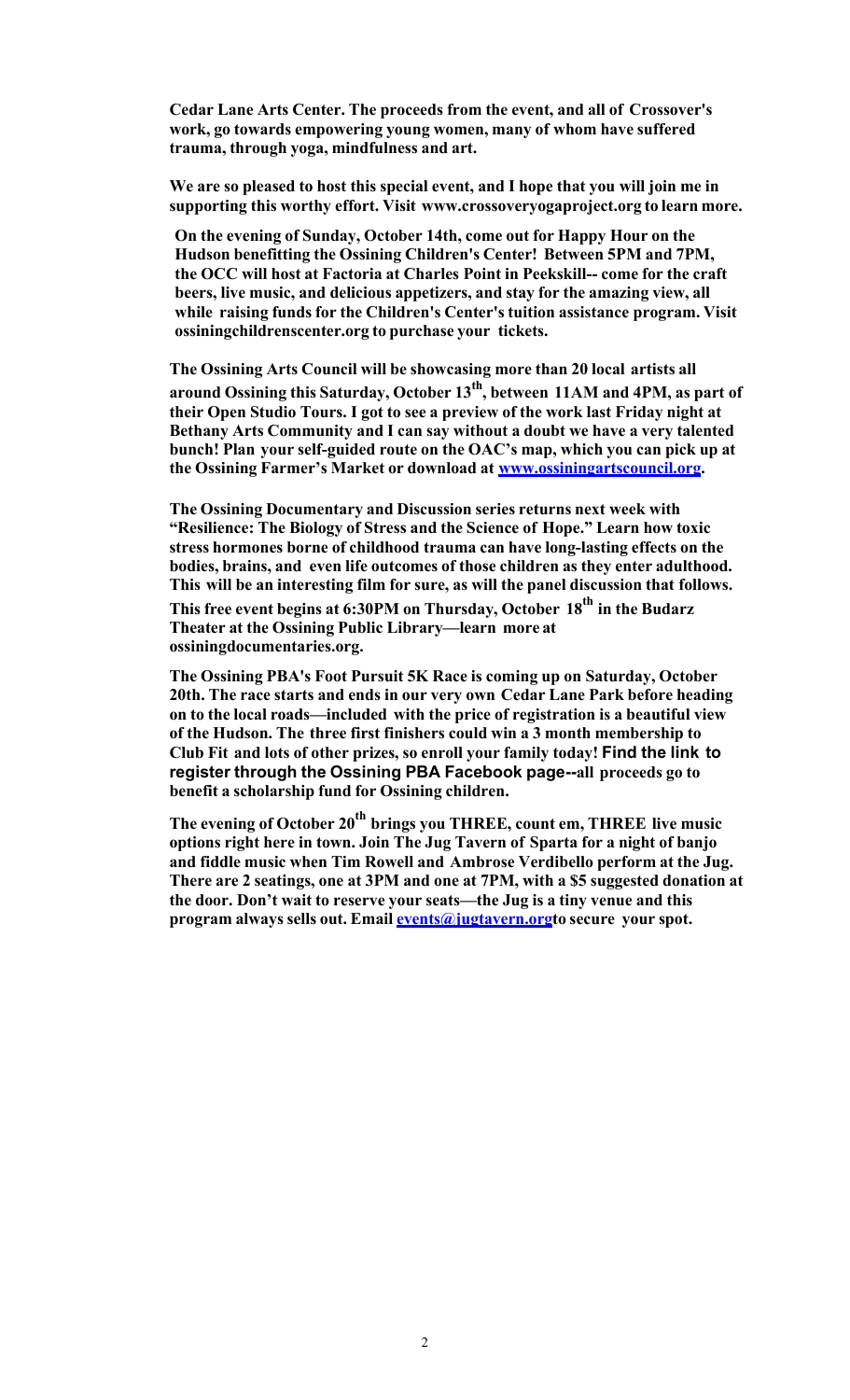**If you see Tim and Ambrose at the 3:00 P.M. show, you will still have time to see jazz vocalist Alexis Cole at the Westchester Collaborative Theater that very evening—doors open at 7PM for a 7:30PM show. Visit www.wctheater.org to learn more.** 

**You could also head to the Steamer Firehouse for the soulful tunes of The Vibe Theory, who will be playing that night at 8PM. Get your tickets at www.ossiningartscouncil.org for this one. It's hard to choose as they are all so talented!** 

**On Sunday, October 21st, the Humane Society of Westchester at 70 Portman Road in New Rochelle will be hosting a free rabies vaccine clinic for pets belonging to Westchester County residents. Walk ins are welcome, no appointment is necessary, but please be sure that dogs are leased and hat cats and ferrets are transported in their carriers. This event goes from 11:30AM to 3:30PM—call the Humane Society directly at (914) 632-2925 with any questions.** 

**Although it seems like Halloween is a long way away, it is only 3 weeks, if you can believe it! Join us on Saturday, October 27th for the 3rd Annual Ossining Howl-o-Ween Kids & Pet Parade on Upper Croton Avenue. The parade kicks off at 11AM outside the Elks Lodge at 118 Croton Avenue and heads up to the Mike Risko Music School at 44 Croton Avenue, but the fun doesn't stop when the marching does! Stay for music, games, and prizes! Thanks to the Greater Ossining Chamber of Commerce Uptown Alliance for organizing this fun annual event for our little ones and our furry friends, who also love strutting their stuff this time of year!**

**We are also so excited that same weekend to bring you what promises to be a fantastically spooky and creative night here in Ossining —the Forest o' Fears Haunted Hayride will take place on the evenings of Friday, October 26th and Saturday, October 27th at our very own Cedar Lane Park. Ours Parks staff will join Fern Quezada and many, many volunteers to transform our picturesque park into a daunting display of Halloween scenes, as well as a Halloween Village for the little ones. Get your tickets now by visiting www.forestofears.org. Not available to attend? You can also donate to the event using that same website—they hosted a potluck and silent auction this past weekend and earned \$300!** 

#### **III.PUBLIC HEARINGS IN THE MATTER OF:**

*(Visitors shall be accorded one (1) three (3) minute opportunity to address the public hearing)* 

**At 7:12 pm, the Public Hearing was opened.** 

**Public Hearing- Local Law #6-Solar Energy** 

**Planning Consultant David Stolman reviewed the revisions to Local Law #6-Solar Energy. Provided an overview of Tier 1.** 

**Councilmember Feldman agreed that these revisions are a big improvement.** 

**Town Counsel Tomm Addonna recommended that the Public Hearing be adjourned since there the changes were made recently and to make sure that the public does have the opportunity to come and comment on this Local Law.** 

**At 7:24 p.m., Councilmember Feldman moved and it was seconded by Councilmember Shaw that the Public Hearing be adjourned to October 23, 2018.**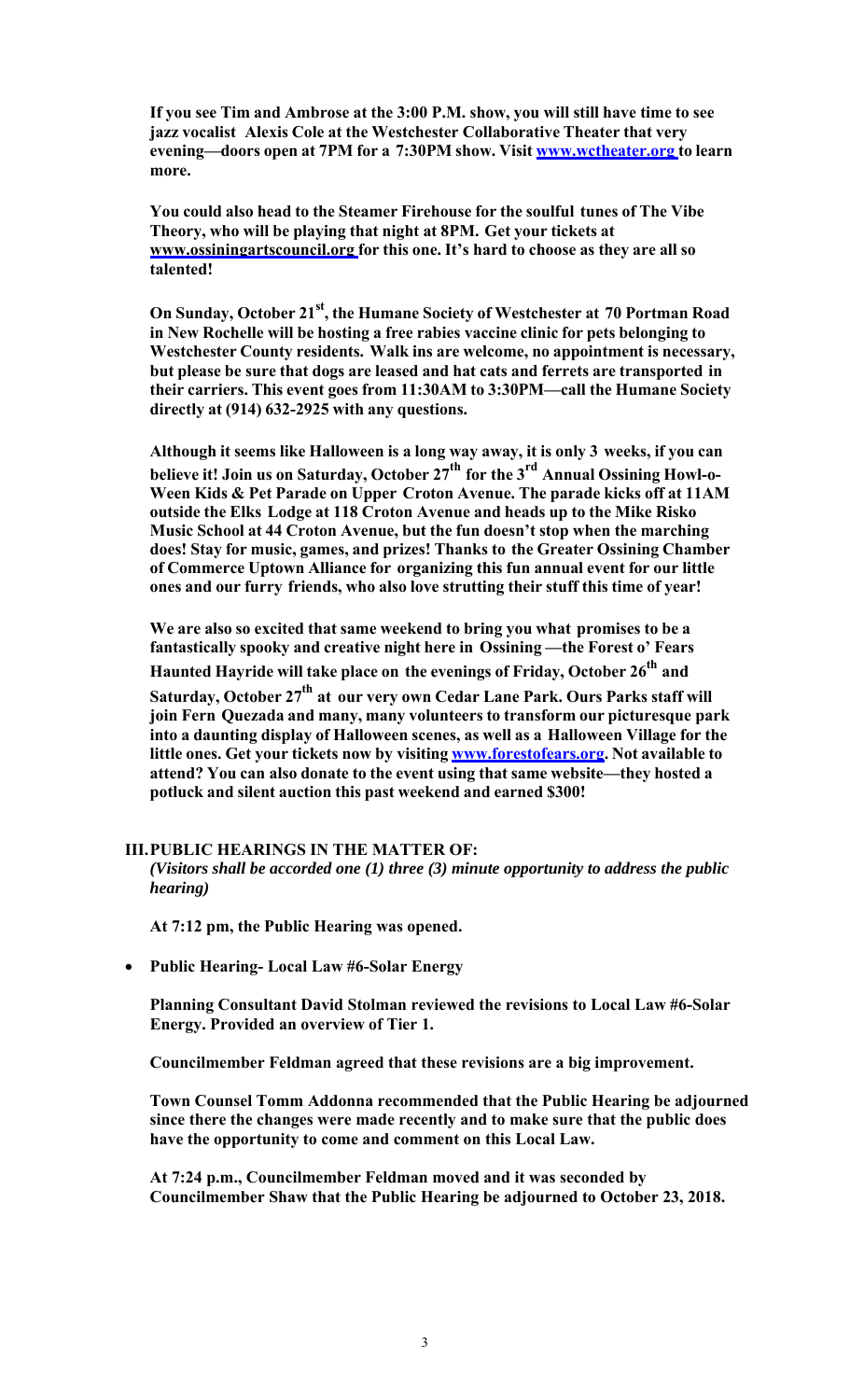# **IV.LIAISON REPORTS**

**Councilmember Feldman announced that the Briarcliff Manor Fire Department will be having their annual inspection on October 20, 2018 at 7:00 p.m.** 

#### **V.BOARD RESOLUTIONS**

**A. Approval of Minutes-Regular Meeting** 

**Councilmember Feldman moved and it was seconded by Councilmember Shaw that the following resolution be approved.** 

**Resolved, that the Town Board of the Town of Ossining hereby approves the September 25, 2018 minutes of the Regular Meeting as presented.**

 **Motion Carried: Unanimously** 

# **B. Approval of Voucher Detail Report**

**Councilmember Feldman moved and it was seconded by Councilmember Shaw that the following resolution be approved.** 

**Resolved, that the Town Board hereby approves the Voucher Detail Report dated October 9, 2018 in the amount of \$380,117.82.** 

 **Motion Carried: Unanimously** 

# **C. CDBG Application, 2019-2021 Cycle, Bus for Senior Nutrition Program – Revised**

**Councilmember Shaw moved and it was seconded by Councilmember Feldman that the following resolution be approved.** 

**Resolved, that the Town Board of the Town of Ossining endorses the Community Development Block Grant ("CDBG") application entitled Bus for Senior Nutrition Program with a total project cost of \$230,000, \$75,000 requested from the CDBG program and \$155,000 provided as a local match comprised of a cash contribution of \$75,000 from the Town of Ossining and \$80,000 from the NYSERDA VIP Incentive Voucher program.** 

**Supervisor Levenberg stated that earlier in the year we sent in applications for 4 Community Development Block Grants Resolved, Federal Grants that are administered by Westchester County. The County has asked us to additionally endorse these grants, so tonight, we are asking the Town Board to endorses the ("CDBG") application for a Bus for the Senior Nutrition Program with a total project cost of \$230,000, \$75,000 requested from the CDBG program and \$155,000 provided as a local match comprised of a cash contribution of \$75,000 from the Town of Ossining and \$80,000 from the NYSERDA VIP Incentive Voucher program.** 

 **Motion Carried: Unanimously** 

# **D. Engel Park- Greenway Grant**

**Councilmember Shaw moved and it was seconded by Councilmember D'Attore that the following resolution be approved.** 

**WHEREAS, the Town of Ossining is applying to the Hudson River Valley Greenway for a grant under the Hudson River Valley Greenway Grant Program for**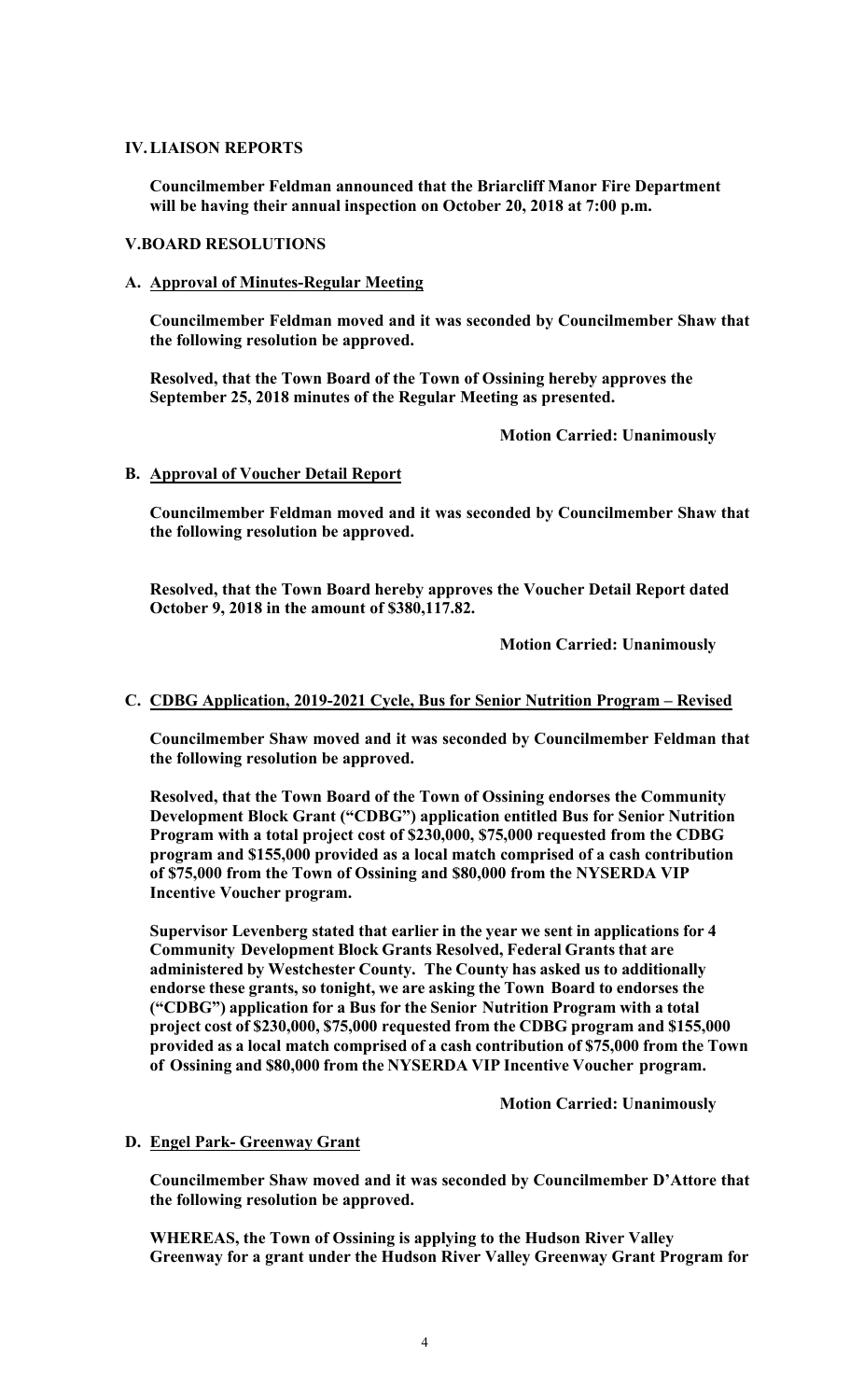**a project entitled "Master Park Plan for Louis Engel Waterfront Park" to be located in the Town of Ossining; and** 

**WHEREAS, the grant application requires the applicant municipality to obtain the approval/endorsement of the governing body of the municipality or municipalities in which the project will be located;** 

**NOW, THEREFORE, be it resolved that the governing board of the Town of Ossining hereby does approve and endorse the application for a grant under the Hudson River Valley Greenway Grant Program, for a project known as "Master Park Plan for Louis Engel Waterfront Park" and located within this community.** 

**Supervisor Levenberg stated that we are also getting ready to submit a grant application for another project we applied for CDBG funds for. We are hoping to make many improvements to Louis Engel Park, including an improved public beach area, an accessible playground, an area for adults to work out, an improved and covered stage, and a redesigned and resituated comfort station which also might include a vending area. We know that to do so, we need to have a plan in place. Since we are also right on the Hudson River, we must be cognizant of Sea Level rise as well as climate change that can impact our shoreline and assets. With the Water Treatment Plant and Sing Sing at one end, with a planned major tourist destination of the Sing Sing Prison Museum set to break ground in a couple of years, and the Historic Ossining Boat and Canoe Club in the middle, an extension dock planned, a restaurant and event space and apartments on the northern border of the park, there are many pieces of the puzzle that should be taken into account. For that reason, we are hoping to apply for a Hudson River Valley Greenway grant to develop a Master Park Plan for Louis Engel Waterfront Park.** 

 **Motion Carried: Unanimously** 

**E. Resolution Authorizing Supervisor to Execute Electric Service Agreement with Sustainable Westchester and Constellation NewEnergy, Inc. for Community Choice Aggregation Program**

**Councilmember Feldman moved and it was seconded by Councilmember D'Attore that the following resolution be approved.** 

**WHEREAS, the Town Board previously adopted a local law authorizing the Town to participate in a Community Choice Aggregation Pilot Program, which is intended to provide residential and small non-residential consumers "with the ability to lower their overall energy costs and the benefits of the CCA Program include price stability for a fixed contract term, lower prices, more favorable contract terms, and the ability to design a program that reflects local preferences and needs, including a preference for cleaner power sources," and** 

**WHEREAS, in 2016 the Town Supervisor executed a Memorandum of Understanding with Sustainable Westchester, a not-for-profit organization comprised of over forty municipalities in Westchester County, including the Town, for Sustainable Westchester to serve as Program Manager for the CCA Program, and** 

**WHEREAS, in 2016 the Town Supervisor executed an Electric Service Agreement with Con Edison Solutions to provide power supply to Ossining residents in accordance with the CCA Program, and** 

**WHEREAS, for municipalities in the territory serviced by Con Edison, including the Town, the CCA Pilot Program will conclude on December 31, 2018, and** 

**WHEREAS, the Town Board desires to continue to participate in the CCA Program, recognizing the substantial benefits it has to the Town and its constituents to promote and pursue clean energy sources, and**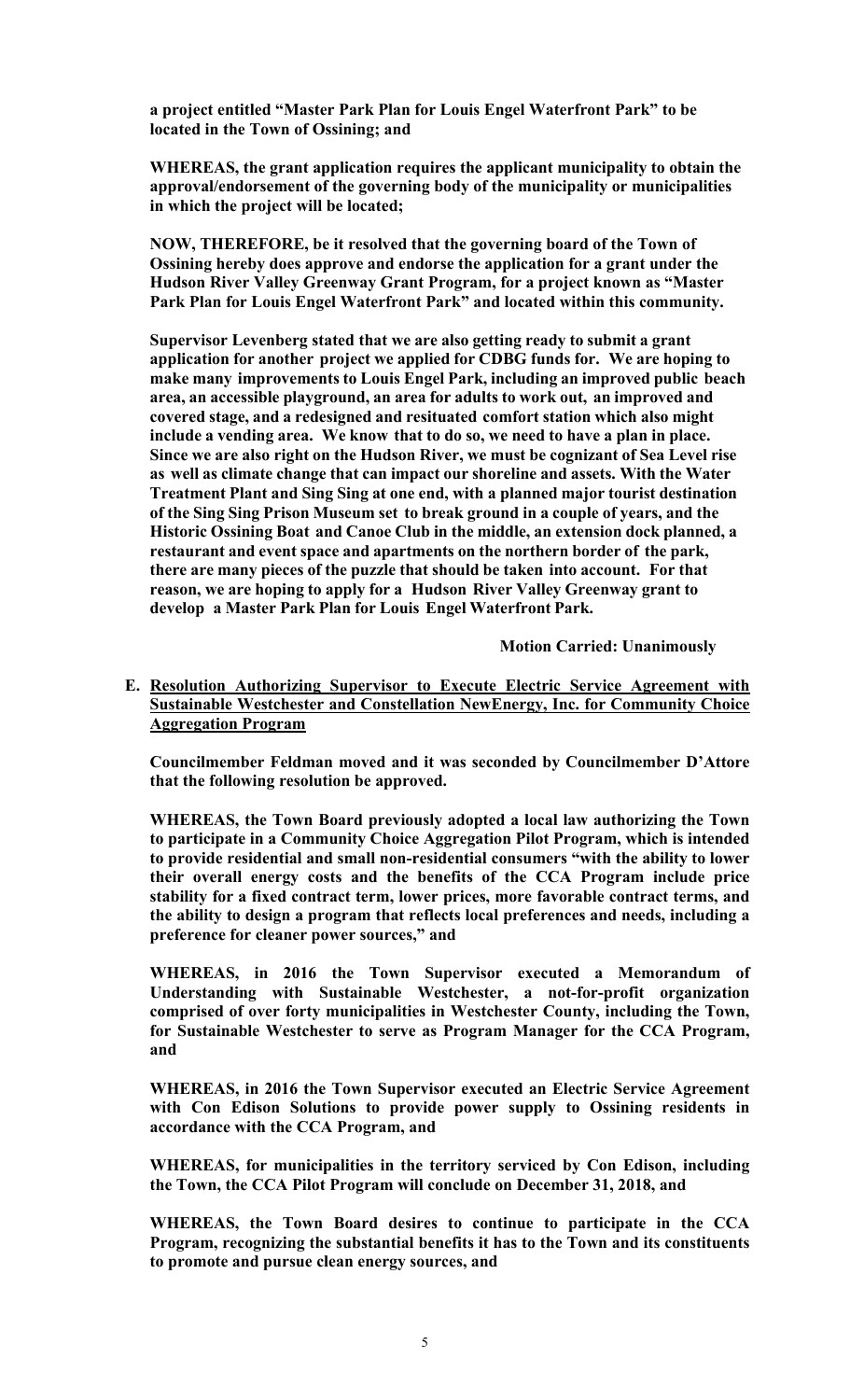**WHEREAS, at its August 7, 2018 special meeting, the Town Board authorized the Supervisor to execute a new Memorandum of Understanding with Sustainable Westchester for Sustainable Westchester to serve as the Program Manager for the CCA Program and to solicit bids and perform such other services as may be reasonably required to facilitate the implementation of the CCA Program, and** 

**WHEREAS, Sustainable Westchester sought bids from electric service suppliers for residential and small commercial properties and on October 5, 2018 the bids were opened and Constellation NewEnergy, Inc. was the winning bidder to provide services for 24 months with the possibility of a six-month extension with standard product residential and commercial rates of \$.07709 per kilowatt hour and 100% renewable clean power product residential and commercial rates of \$.079959 per kilowatt hour, and** 

**WHEREAS, Sustainable Westchester has determined this bid to be compliant with the requirements for the CCA Program and the Town Board desires to enter into an agreement with Constellation to provide the services at the proposed rates, and** 

**WHEREAS, when the Town Board approved the agreement with ConEdison in 2016 it selected the 100% Renewable Energy Supply as the default rate for the Town's residents recognizing that a main objective to participating in the CCA Program is to promote and pursue clean energy sources and given that: (1) the 100% Renewable Energy Supply is comparable to the rate provided by ConEdison for residential consumers and substantially lower than the ConEdison rate for commercial consumers, (2) the Town Board understands from representatives of Sustainable Westchester that the annual difference between the 100% Renewable Energy Supply rate and Basic Service Supply rate will be relatively small (approximately less than \$30 per year for a residence), and (3) any electricity user within the Town participating in the CCA Program will be able to opt out of the default 100% renewable clean power product and choose the standard product, and** 

# **NOW THEREFORE,**

**BE IT RESOLVED, the Town Board hereby authorizes the Supervisor to execute the Electric Service Agreement with Constellation and Sustainable Westchester, subject to approval of Counsel to the Town as to form, and** 

**BE IT FURTHER RESOLVED, the Town Board designates the 100% renewable clean power product as the Town's default rate for the CCA Program.** 

**Supervisor Levenberg stated that we were very excited to have participated in the opening of the bids for the next round of electricity supply for Westchester Power, the provider, through Sustainable Westchester, that has administered our Community Choice Aggregation Program over the last 2 plus years. As you hear, the bids were opened on October 5, 2018 and Constellation New Energy, Inc. was the winning bidder with an offer to provide services for 24 months with the possibility of a six-month extension with a standard product residential and commercial rate of \$.07709 per kilowatt hour, and a 100% renewable clean power product residential and commercial rate of \$.079959 per kilowatt hour, and I am hoping the board will once again see fit to opt for the 100% renewable, which is extremely competitive, is the same for residential and commercial, and beat the 8.26 cent threshold by a lot. It's actually lower than the current rates.** 

# **Motion Carried: Unanimously**

#### **F. Resolution Authorizing Town to Participate in Coalition for Purpose of Submitting Comments to IRS on Draft Regulations Regarding Charitable Contributions**

**Councilmember Feldman moved and it was seconded by Councilmember Shaw that the following resolution be approved.**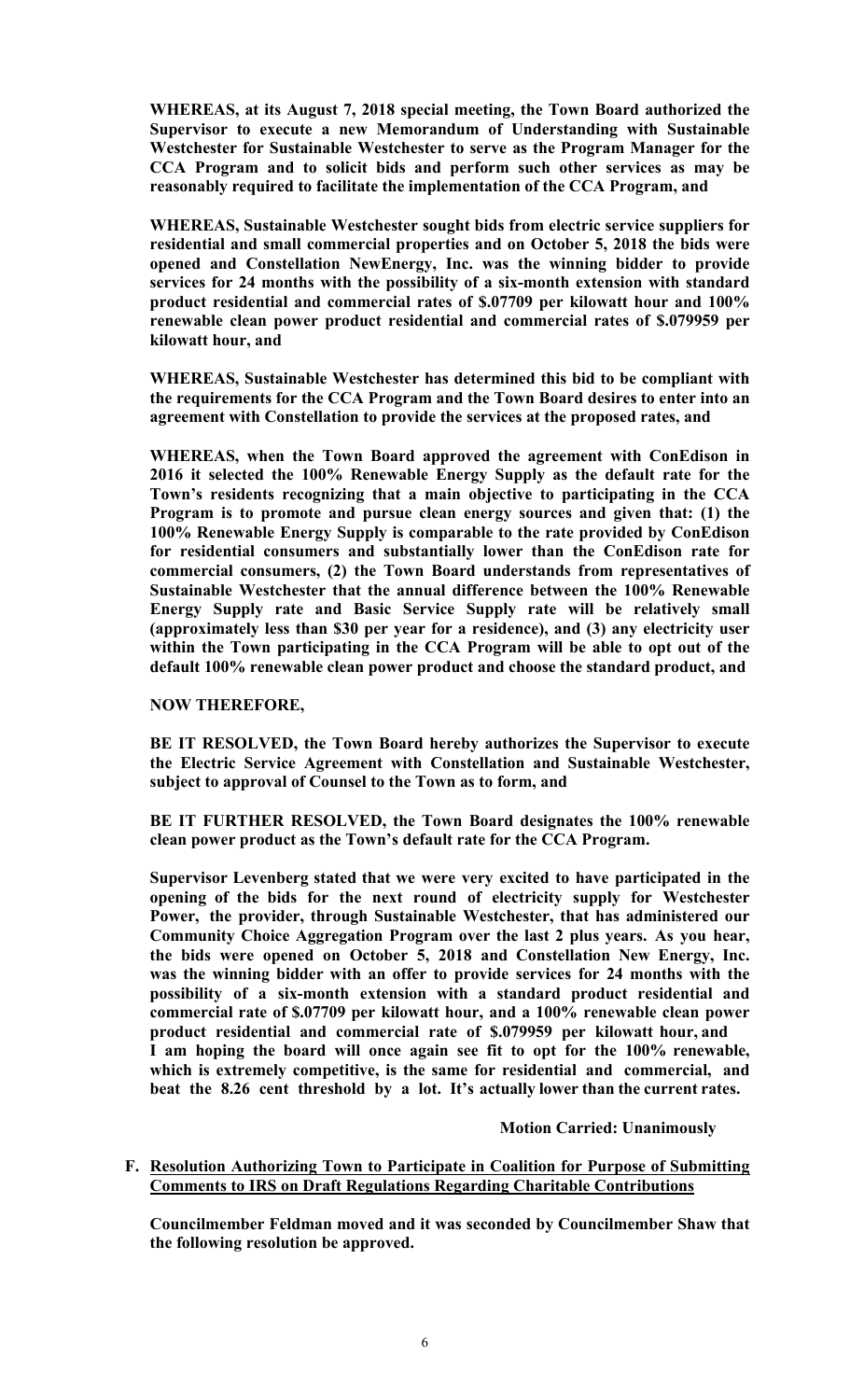**WHEREAS, in response to the Federal Tax Cuts and Jobs Act ("TCJA"), the State of New York has enacted legislation as part of its FY2019 Budget that authorizes counties, local governments, and school districts to establish a charitable gifts reserve fund and to authorize a real property tax credit of up to 95% of the amount of a property owner's monetary contribution(s) to an established charitable reserve fund during the "associated credit year"; and** 

**WHEREAS, on August 23, 2018, the Internal Revenue Service ("IRS") issued proposed regulations providing rules on the availability of federal charitable contribution deductions when the taxpayer receives or expects to receive a corresponding state or local tax credit; and** 

**WHEREAS, the proposed regulations impair the incentives for individual taxpayers to make contributions to these charitable reserve funds; and** 

**WHEREAS, state, county, and local entities, including the Town, have expressed confusion, doubt, and skepticism on the draft regulations and have raised questions as to whether they constitute an arbitrary and capricious interpretation of federal tax law; and** 

**WHEREAS, the IRS has invited the public to submit comments on the proposed regulations no later than October 11, 2018; and** 

**WHEREAS, State Assemblywoman Amy Paulin's office has been working with Baker & McKenzie LLP to prepare comments on the draft regulations for submission during the public comment period on behalf of an ad hoc coalition of like-minded state, county, municipality, or school district agencies or organizations; and** 

**NOW THEREFORE,** 

**BE IT RESOLVED, that the Town Board hereby authorizes the Town to be part of the above-referenced ad hoc coalition solely for the purpose of submitting comments on the draft regulations by October 11, 2018 as prepared by Baker & McKenzie LLP, subject to approval by Counsel to the Town as to form, and** 

**BE IT FURTHER RESOLVED, that the Town Board hereby authorizes the onetime payment of \$1,000 toward the administrative expenses of the ad hoc coalition in preparing the comments on the draft regulations, and** 

**BE IT FURTHER RESOLVED, this resolution does not bind the Town to any further involvement or action with respect to the ad hoc coalition or authorize any additional financial contributions to the ad hoc coalition, which further involvement, actions and/or payments must be separately approved by the Town Board on a case-by-case basis.** 

 **Motion Carried: Unanimously** 

#### **VI.CORRESPONDENCE TO BE RECEIVED AND FILED**

**Councilmember Feldman moved and it was seconded by Councilmember Shaw that the following resolution be approved.** 

**Resolved, that the Town Board of the Town of Ossining hereby accepts the following meeting minutes:** 

**Town Planning Board meeting dated September 5, 2018** 

 **Motion Carried: Unanimously** 

**VII. MONTHLY REPORTS**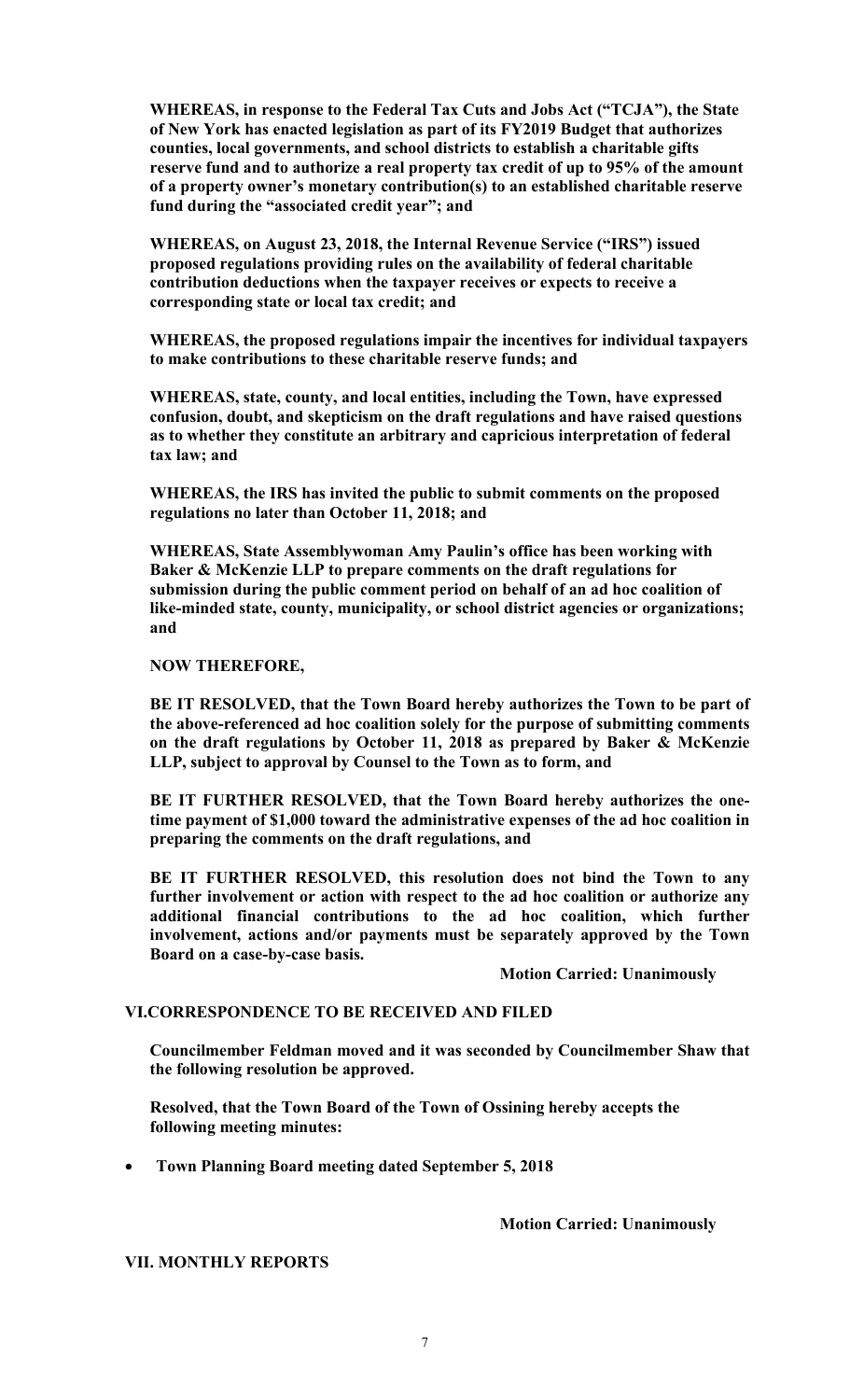**Councilmember Feldman moved and it was seconded by Councilmember D'Attore that the following resolution be approved.** 

**Resolved, that the Town Board of the Town of Ossining hereby accepts the following reports for the month of September, 2018:** 

- **Town Supervisor's Office**
- **Town Clerk's Office**
- **Town Building Department**
- **Town Tax Receiver's Office**
- **G.E. Helicopter**
- **Dale Cemetery**

 **Motion Carried: Unanimously** 

#### **VIII.DEPARTMENTAL REPORTS**

**Paul Fraioli, Town/Village Engineer** 

**Supervisor Levenberg stated that Mr. Fraioli has been taking the lead on a number of important projects for the Town. In this case, we have tapped his professional expertise to work on McCarthy Drive improvements as the Town has acknowledged it is a public road. Also, we know you have been before the Town Planning Board to review the improvements planned for the Village Water Treatment Plant, which also delivers delicious water to Town Residents.** 

**Town/Village Engineer Paul Fraioli provided the Board with an update on the Water Treatment Plant.** 

**Mr. Fraioli also provided the Board with an update regarding the reconstruction of McCarthy Drive. McCarthy Drive is a dead end off of Stormytown Road. We are also going to be doing utility coordination with the utility company.** 

**Project Engineer, Mr. James Natarelli from Doth Rotfeld Engineering provided the Board a look at what McCarthy Drive is going to look like upon completion of this project. The next step is to do the cost estimate and fine tuning of alignment of the roadway and the drainage. The design is scheduled to be completed by the end of this year and will go out to bid in the Spring of 2019 and construction will begin in Spring 2019.** 

**Mr. Fraioli spoke about drainage and the heavy rainstorm and the water has caused flooding on McCarthy Road.** 

**Mr. Natarelli explained by adding the catch basin and the curb the problems should be alleviated downstream.** 

#### **IX. VISITOR RECOGNITION**

**Bill Bigilo Tavano Road spoke about the neighborhood listing the area on the national registry of historic places and would be considered an historic neighborhood due to its architecture. We should be hearing something in the Spring 2019.** 

**Town Counsel Tomm Addonna explained that the Town Board is within its right to adopt land use regulations.** 

**Supervisor Levenberg advised that they installed the new spay pad at Louis Engle Park at the Spray Park. This pad is a lot safer and is slip resistant.**